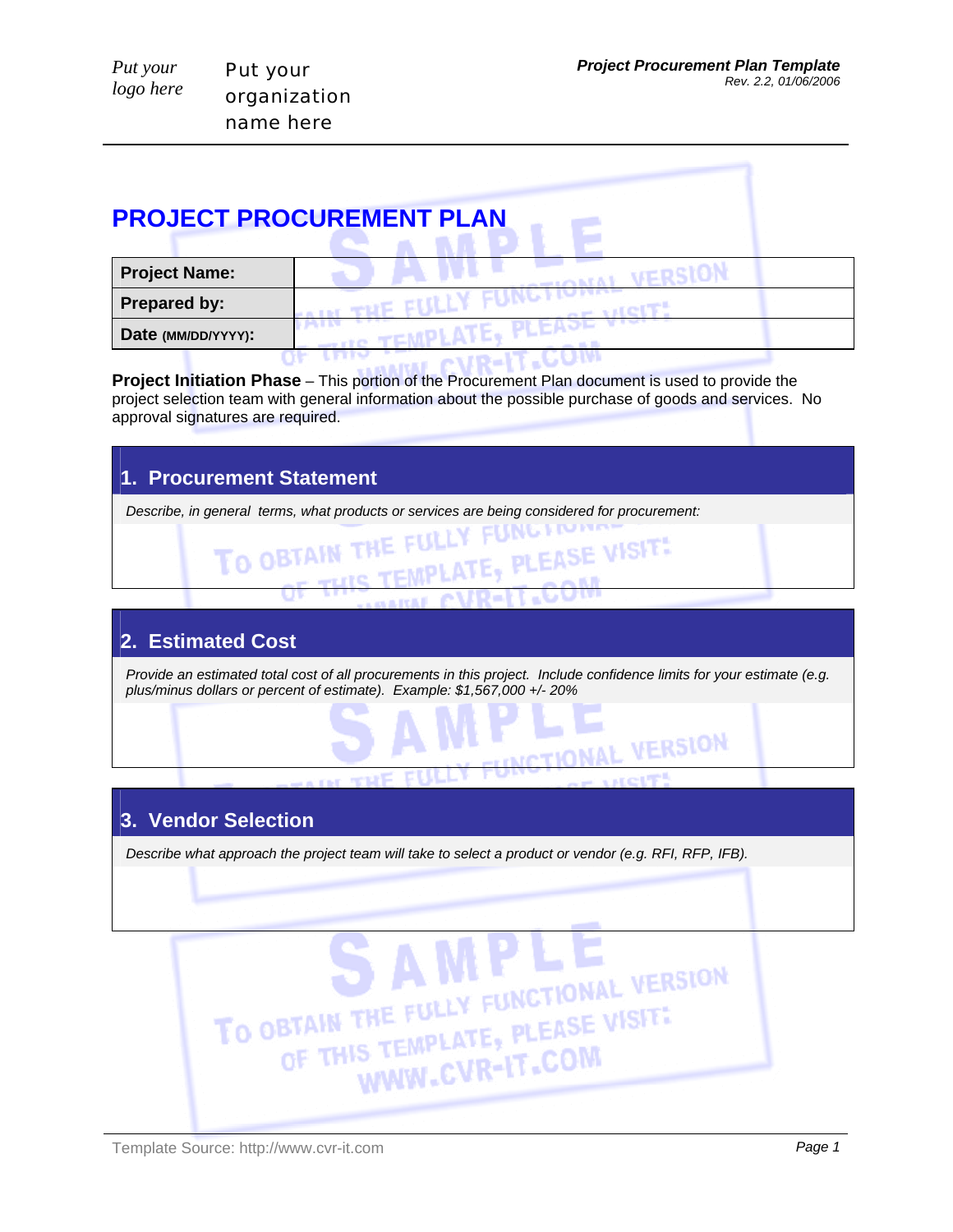**VEDSION** 

**Project Planning Phase** – This portion of the Procurement Plan document provides detailed information about how vendors, products and services will be chosen, what kind(s) of contract(s) will be used, how vendors will be managed and who will be involved at each stage of the process. This document should be approved by appropriate individuals before the actual procurement process begins.

#### **1. Procurement Definition**

Put your

organization name here

*Put your logo here* 

*Describe, in specific terms, what items will be procured and under what conditions:* 

#### **2. Selection Process & Criteria**

*Describe the selection process. List selection criteria. Describe any analytical selection tool that you will use.*  

ORTAIN THE FULLY FUNCTION

- 32

#### **3. Project Procurement Team**

List all stakeholders who are involved in the Procurement Process, along with contact information and a description *of their Procurement Role. Enter an [ X ] next to each project team member who is authorized to enter into contract agreements or purchase for the Team (insert rows as needed):*

| X<br>here | Name: | Phone / email: | Procurement Role: Q |
|-----------|-------|----------------|---------------------|
|           |       |                |                     |
|           |       |                |                     |
|           |       |                |                     |
|           |       |                |                     |
|           |       |                |                     |

| 4. Contract Type                                                                                              |  |  |  |  |
|---------------------------------------------------------------------------------------------------------------|--|--|--|--|
| Document which types of contract(s) will be used and the actions required to initiate the contract. $\square$ |  |  |  |  |
|                                                                                                               |  |  |  |  |
|                                                                                                               |  |  |  |  |
| <b>5. Contract Standards</b>                                                                                  |  |  |  |  |
| Provide the standards for documentation that will be used for each contract. [11]                             |  |  |  |  |
| <b>MMM</b> *CAUSES                                                                                            |  |  |  |  |